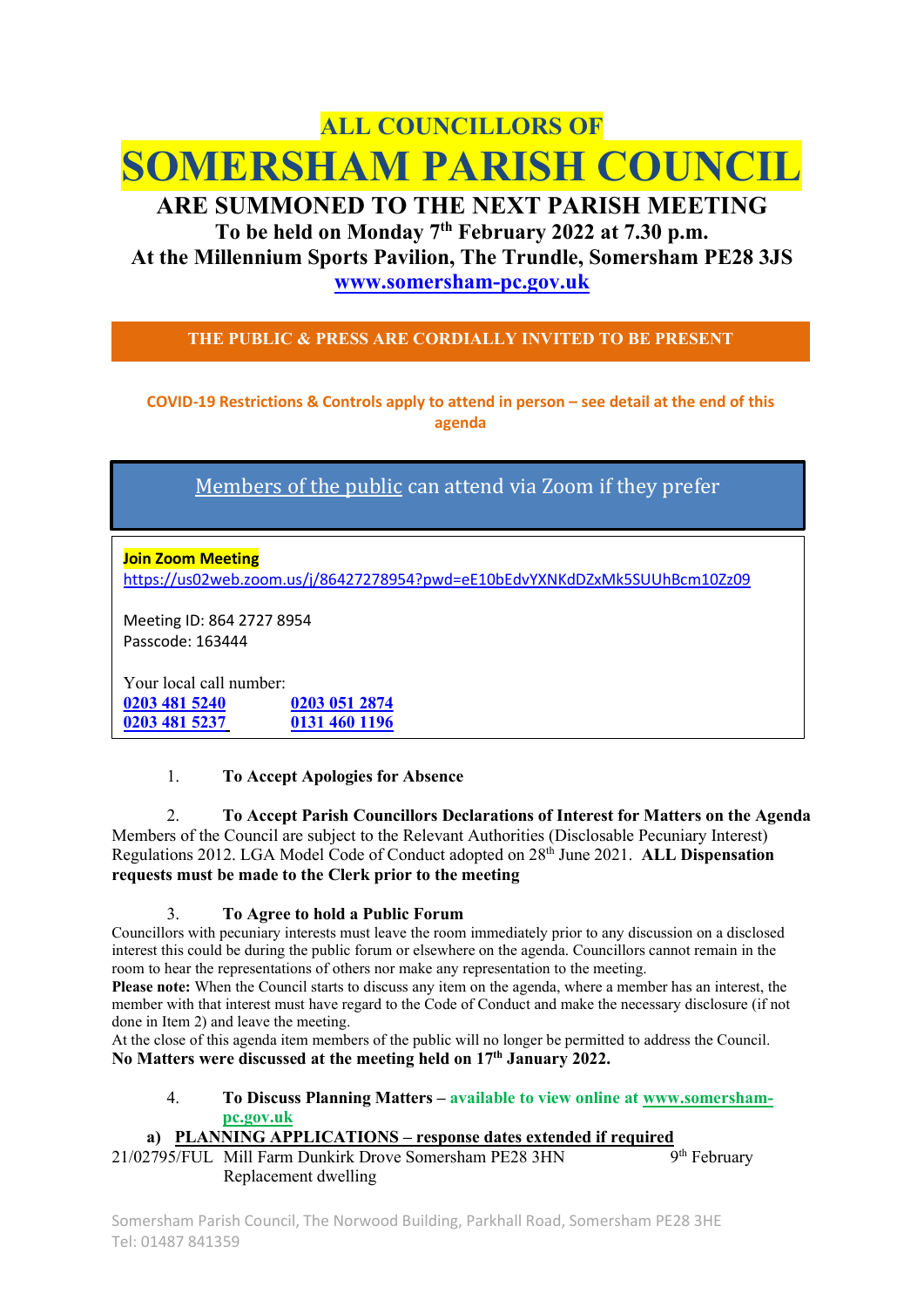# b) PLANNING APPROVED

- 21/02500/FUL Dovecote Farm Parkhall Road Somersham PE28 3HL Proposed demolition and rebuild of existing barns due to movement, subsidence, collapse and structural instability
- 21/02219/S73 Agnes House 4A Rectory Lane Somersham Variation of C2 (plans) for 15/00076/FUL to make changes to the site access
- 21/02043/PIP 1 Hammond Way Somersham Huntingdon PE28 3YE Permission in principle application for the minimum of 1 no and maximum of 1no dwelling house, following demolition of a garage
- 21/01733/S73 Hilltop Orchard St Ives Road Somersham Variation of Condition 2 (Plans) on 19/00020/FUL (Relocation of approved gypsy/traveller mobile home and erection of dayroom) to swop the positions of the mobile home and dayroom and make minor changes to the orientation and elevations of the dayroom.
- 21/01491/FUL Pitches 4 And 4A Rosefield Parkhall Road Somersham Use of the land for Gypsy and Traveller residential with the establishment of three residential pitches

### c) PLANNING REFUSED

19/00443/TREE The Olde Coach House 11 Whitehall Close Somersham PE28 3EA Beech tree - Remove branch and trim tree. Branch causing considerable concern, 13 metres into rear garden at an angle of 45%

#### d) PLANNING CORRESPONDENCE

Email – Connor Chamberlain, Living Space Housing – Proposal for Affordable Housing Scheme in Somersham

- 5. To Approve the Minutes of the Meeting held  $17<sup>th</sup>$  January 2022
- 6. To Accept the Police Report
- 7. To Receive a Report from the District & County Councillor Steve Criswell
- 8. To Accept the Parish Clerk's Report Inc.

### Matters Arising Report & Updates:

### Correspondence emailed to councillors:

- i. RSN online updates
- ii. CAPALC bulletin & NALC CEO bulletins
- iii. Neighbourhood Alerts

#### 9. To Discuss Finance & Risk Management Matters including: -

- a. To Agree the Monthly Accounts
- b. To Approve the Draft Budget 2022-2023
- c. To Purchase two replacement computer base units for the office  $@f489.97$  each from the contingency fund
- 10. To Discuss Highway Matters including Public Footways Repairs/ Maintenance 10.1 to Discuss and consider the cost to purchase and install self-righting night owl bollards for Chatteris Road 10.2 Community Roadwatch – Mr McCandless email – Cllr suggestions for the July funding bid